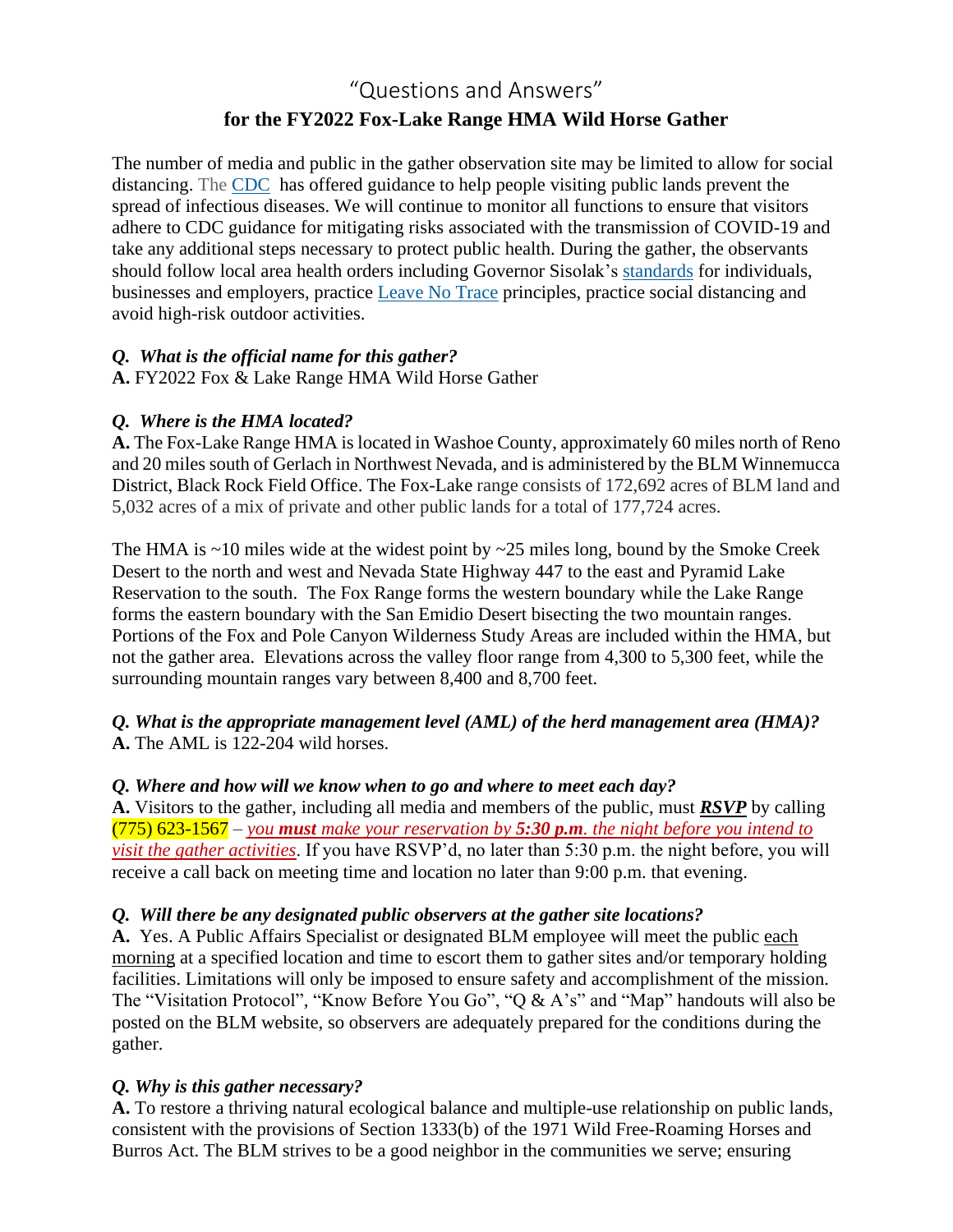public safety within and outside of the HMAs is not at risk due to the overpopulation of wild horses and burros and providing opportunities for other wildlife to have a thriving ecosystem.

The purpose of the gather is to prevent undue or unnecessary degradation of the public lands associated with excess wild horses, to restore a thriving natural ecological balance and multipleuse relationship on public lands, consistent with the provisions of Section 1333(b) of the 1971 Wild Free-Roaming Horses and Horses Act. By balancing herd size with what the land can support, the BRFO aims to implement a maintenance gather to apply fertility control to released mares with minimal removal to achieve low end of AML for the HMA.

# *Q. How many horses will be gathered and how many will be removed from the range?*

**A.** The BLM plans to gather up to 88 excess wild horses and remove up to 20 excess wild horses.

#### *Q. Will the BLM implement any population suppression techniques? If so, what method or fertility control drug will be used and how many mares will be treated?*

**A.** Yes, GonaCon Equine will be administered to up to 34-40 mares. A primary and booster is planned to be administered.

#### *Q. When will the mares be released back out on the range and will the public have the opportunity to observe the release?*

**A.** Yes, to ensure the best rate of efficacy, once mares are treated with the primary dose of GonaCon Equine population suppression vaccine, the BLM will hold the mares for an estimated 30-days, treat them all with a booster and then release them back to the range. When the BLM is able to determine the date of release, a News Release will be sent out 3-5 days prior to the release.

## *Q. What will the remaining herd population of this herd management area be?*

**A.** Approximately 136 wild horses.

# *Q. How far, in relation to the trap site, are the animals and foals being herded?*

**A.** No more than 10 miles.

# *Q. What Contractor will be used for this Gather?*

**A.** Cattoor Livestock Roundup, Inc located in Nephi, Utah.

#### *Q. How much will this gather cost?*

**A.** The costs for the gather will be calculated at the end of the gather operations following all payables are entered into the systems.

#### *Q. Why is the BLM removing animals that appear to be or are in good condition?*

**A.** The BLM gathers animals with different body conditions, including some that appear to be or are in good condition. The agency pro-actively gathers excess animals from overpopulated herds on a three-to-five-year cycle to prevent future worst-case scenarios for both the range and the animals.

# *Q. Does the BLM use whips to move the animals through the pens and chute?*

**A.** No. The BLM may use flags or noise-making paddles to move animals through the pens and chutes. The flags are usually made by attaching a plastic grocery bag to the end of a sorting stick or buggy whip. The flag prevents the stick or whip from hitting the animal with any sort of impact or sting to it. Seeing and hearing the plastic flag motivates the animal to move away from the source of the stimulus. This technique is like those used for domestic animals being trained using resistance-free methods.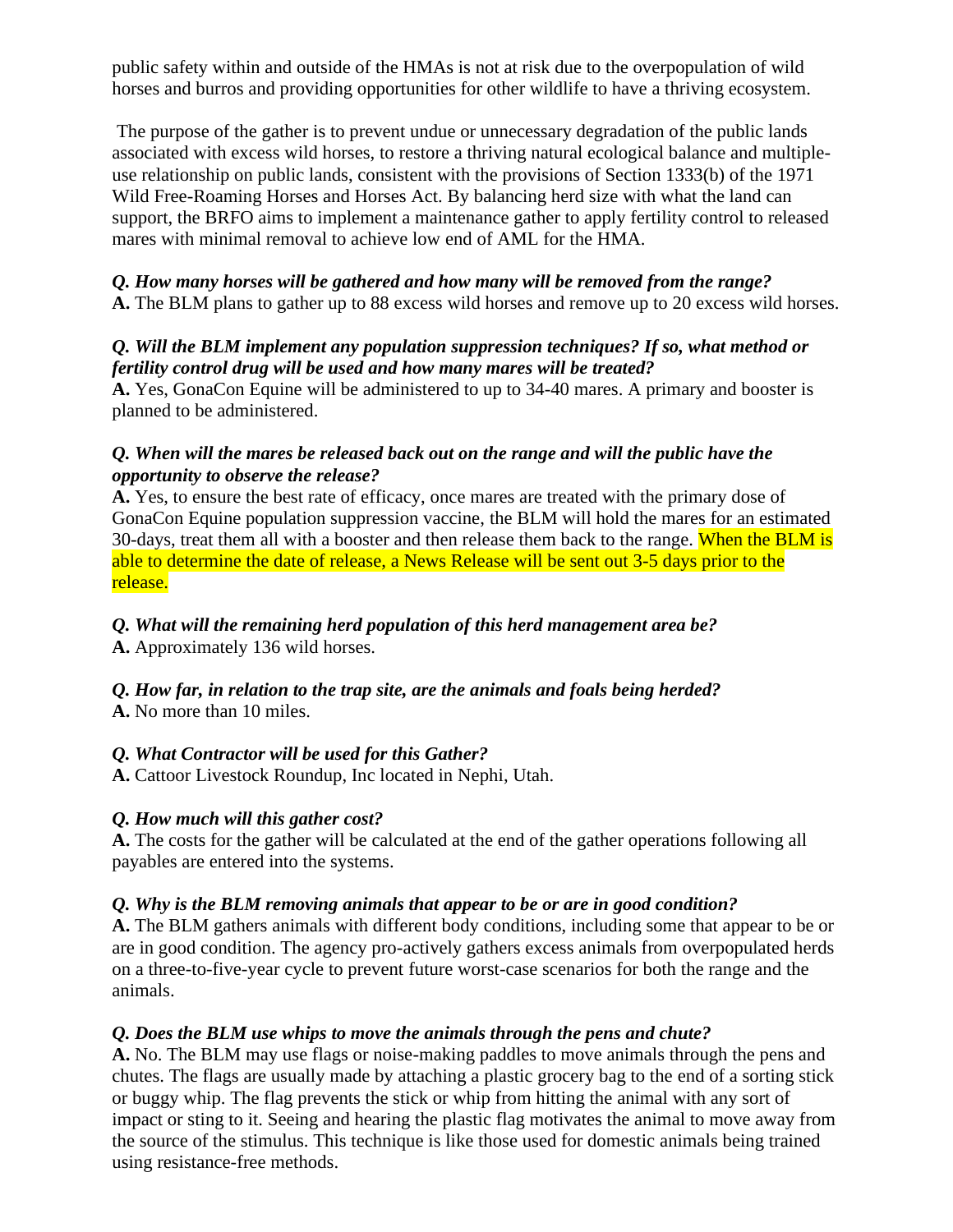# *Q. Why is the BLM removing animals when, as of October 2021, there are already over 56,000 animals in holding?*

**A.** The BLM must remove thousands of wild horses & burros from the range each year to protect public lands from the environmental impacts of herd overpopulation – such as soil erosion, sedimentation of streams, and damage to other wildlife habitat.

In the case of the FY2022 Fox-Range HMA, excess animals exist outside the HMAs, and the gather is needed not only to ensure balance on the range related to appropriate management levels and reversal of downward trends, but to also conform to the directives in the Handbooks and guidance from Resource Advisory Council.

Although the BLM tries to place as many removed animals as possible into private care through adoption or sales, the public's demand for adoptable wild horses has declined sharply over the last 10 plus years, leaving the federal agency in the unsustainable position of gathering excess horses while its holding costs spiral upward.

## *Q. Where do the removed animals go?*

**A.** Excess wild horses removed will be shipped to the Palomino Valley Center, Off-Range Wild Horse and Burro Corrals, located in Reno, Nevada, where they will be prepared for the BLM's adoption and sales programs, or long-term holding facilities located in Midwestern pastures.

## *Q. What veterinary treatment will the removed animals receive?*

**A.** Once the animals arrive at the Off-Range Corrals, BLM staff will allow them to acclimate to domestic feed and monitor them for a period of time. Following, the animals will be aged (based on the condition of their teeth), de-wormed, vaccinated, blood-tested (for Equine Infectious Anemia), freeze-marked (marked with a cold brand) and stallions will be gelded.

#### *Q. What happens to animals that are not adopted?*

**A**. Un-adopted animals are fed and cared for in either short-term corrals or long-term pastures. Animals usually over 10 years old and those passed over for adoption at least three times become eligible for sale, a transaction in which the title of ownership to the animals passes immediately from the Federal government to the buyer. (In the adoption process, the title of ownership passes from the Federal government to the adopter after the individual provides one year of humane care.)

# *Q. Will any of the animals be sent to slaughter?*

**A**. No. While a December 2004 law granting the BLM sale authority authorizes the agency to sell sale-eligible animals "without limitation," the Bureau has **not been and is not selling any wild horses and burros to slaughterhouses or to "kill buyers." All animals in holding retain their status as "wild" animals and remain under the BLM's protection.** 

# *Q. Is there any livestock grazing in this area?*

**A.** The Rodeo Creek and Pole Canyon Allotments encompasses the HMA. The annual permitted use for the allotment is 5,796 AUMs. The permittee for these two allotments voluntarily ran reduced livestock numbers since 2015, and the gather area was closed to livestock grazing from 2013 to 2016 in relation to wild horse use and drought impacts.

# *Q. Is the BLM removing horses to make room for more cattle grazing?*

**A.** No. The BLM carries out removal of wild horses & burros from public lands to ensure public land health and in accordance with land-use plans that were developed in an open, public